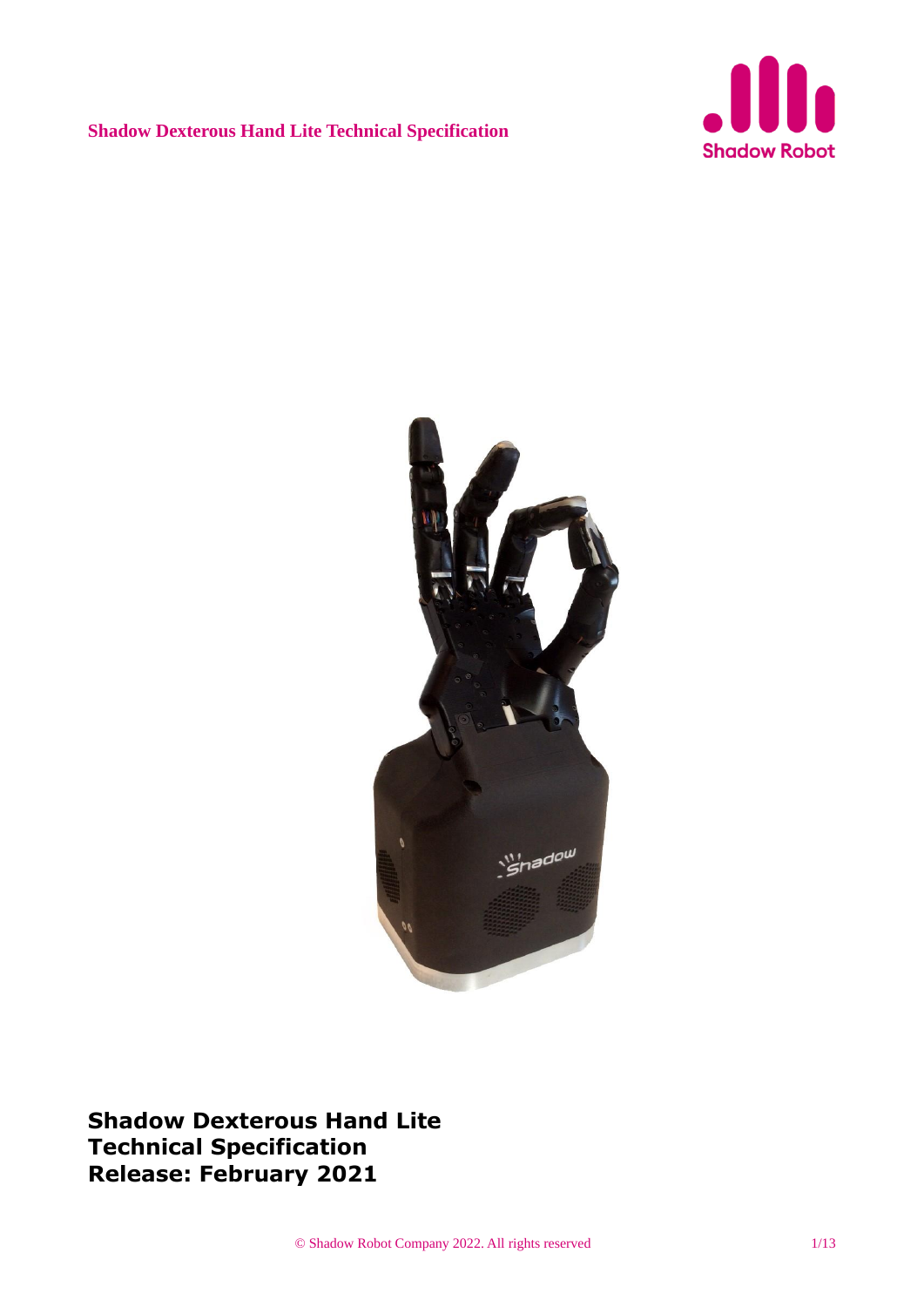

# **Table of Contents**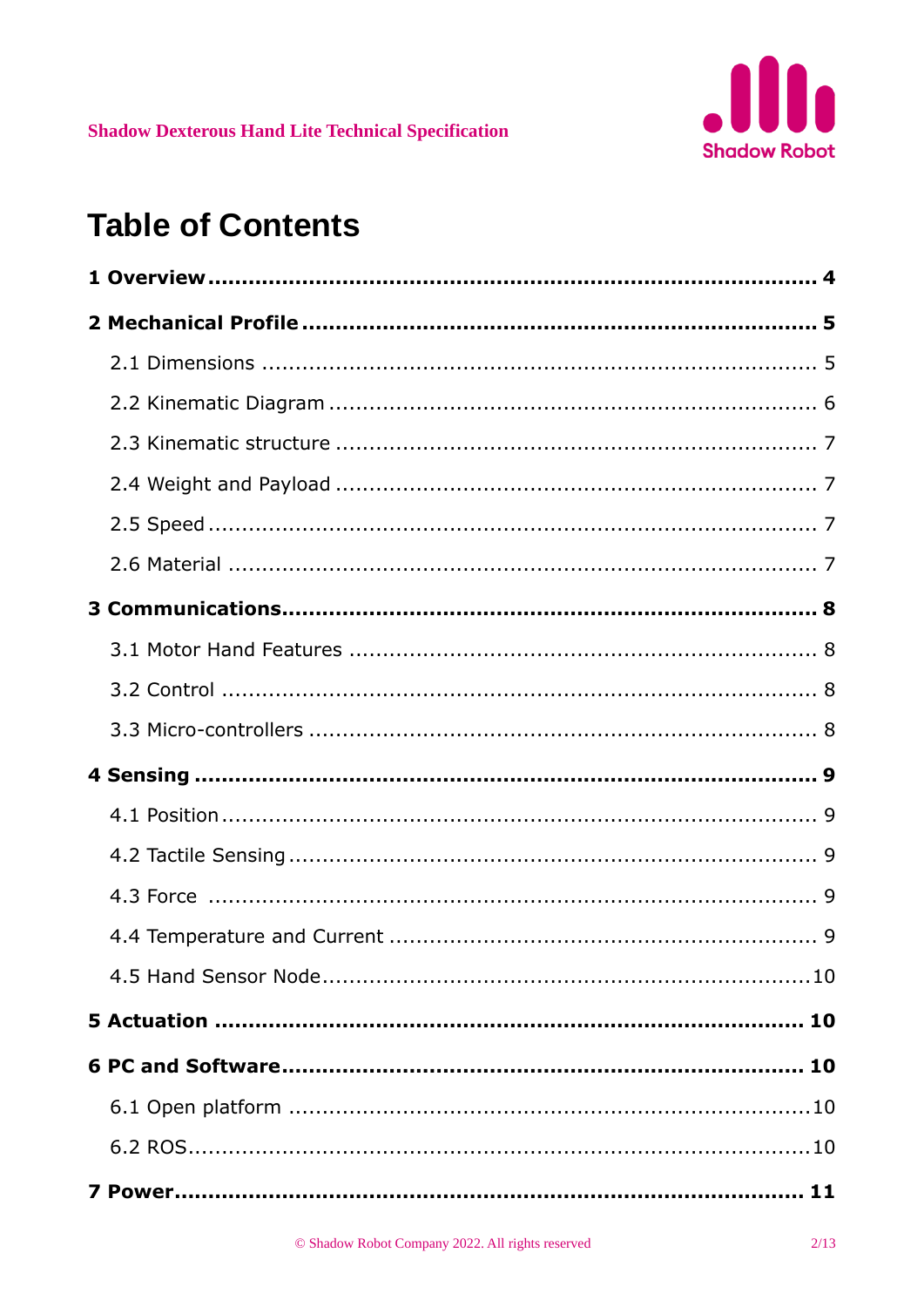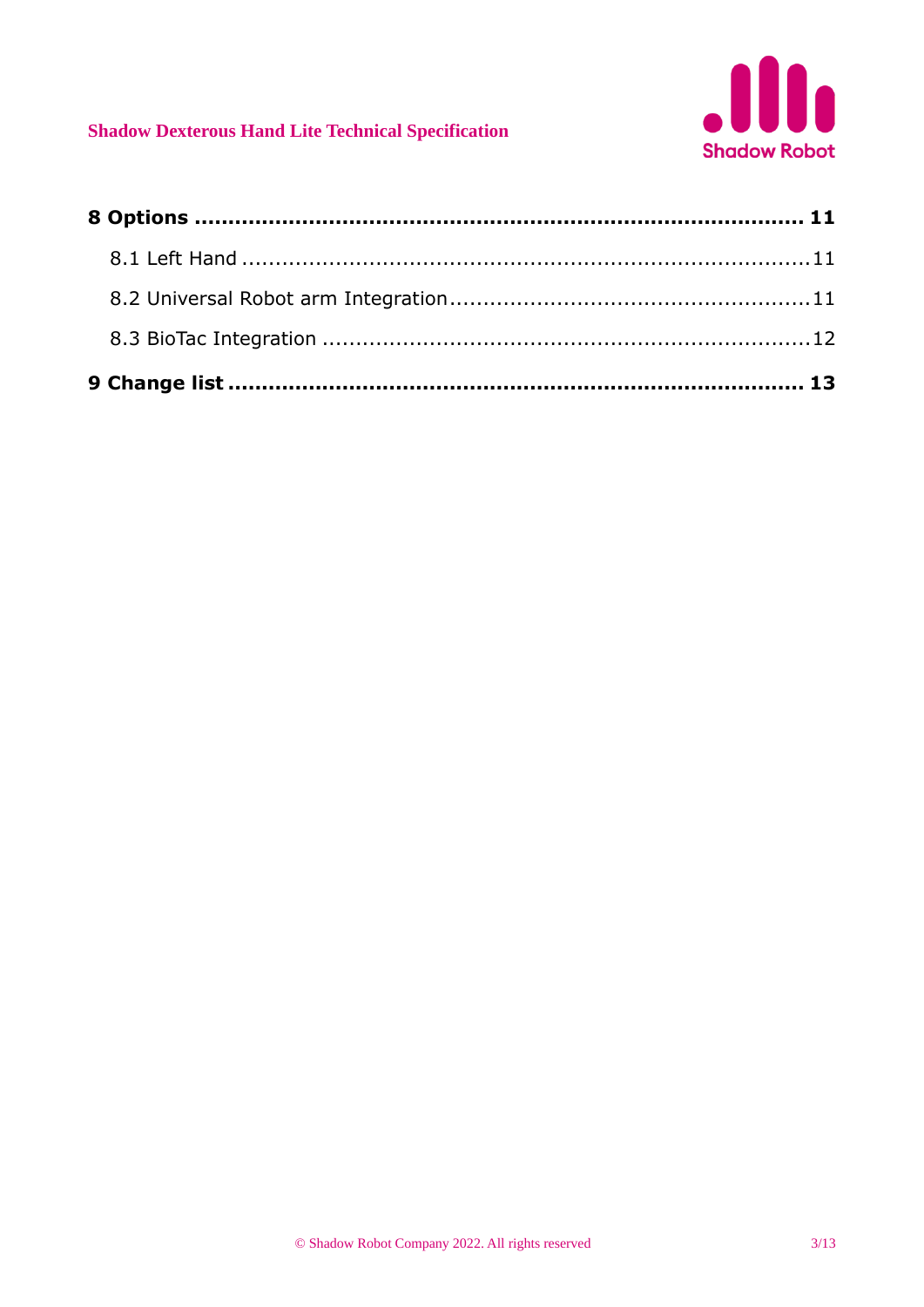

## **1 Overview**

The Shadow Dexterous Hand Lite is an advanced humanoid robot hand system that provides 16 movements to reproduce as closely as possible the kinematics and dexterity of the human hand. It has been designed to provide comparable force output and movement precision to the human hand.

Shadow Hand systems have been used for research in grasping, manipulation, neural control, brain computer interface, industrial quality control, and hazardous material handling.

The Shadow Dexterous Hand Lite is a self-contained system - all actuation and sensing is built into the hand and forearm. The Shadow Dexterous Hand Lite development kit includes:.

- Control systems
- Software (provided under GNU GPL or BSD as appropriate)
- ROS compliant
- PC
- Power supplies
- Tactile sensing
- Auxiliary equipment (if required)
- Documentation and training

All versions of the Hand use an EtherCAT bus (Ethernet for Control Automation Technology), providing a 100Mbps Ethernet-based communications field-bus, and full integration into ROS (Robot Operating System).

The Hands use Shadow's electric "Smart Motor" actuation system and integrates force and position control electronics, motor drive electronics, motor, gearbox, force sensing and communications into a compact module, 13 of which are packed into the Hand base.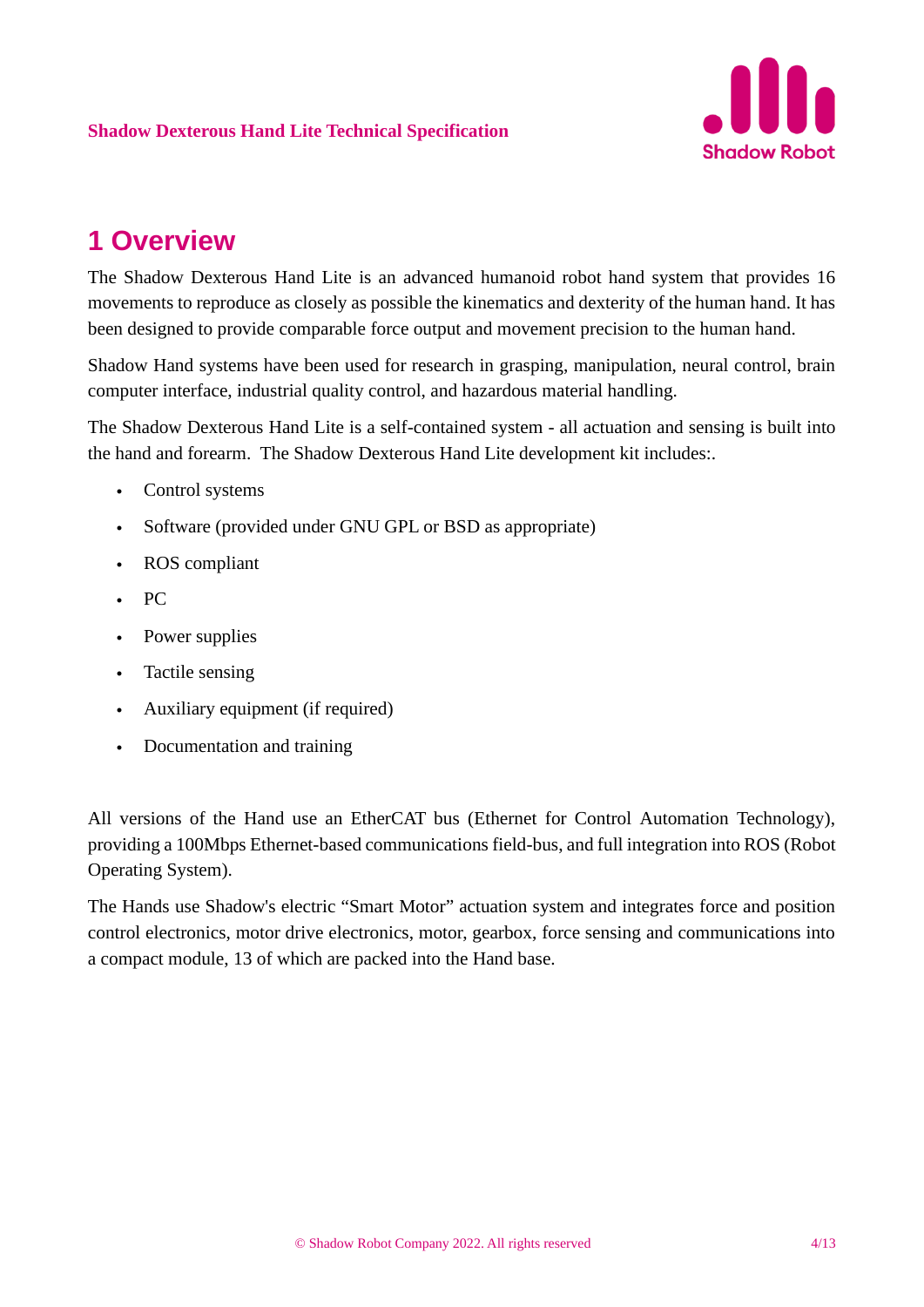

## **2 Mechanical Profile**

#### *2.1 Dimensions*

The Hand has been designed to be similar in shape and size to a typical male hand, and reproduce as closely as possible the kinematics and dexterity of the human hand. The fingers are all the same length, with the knuckles staggered to give comparable fingertip locations to the human hand.

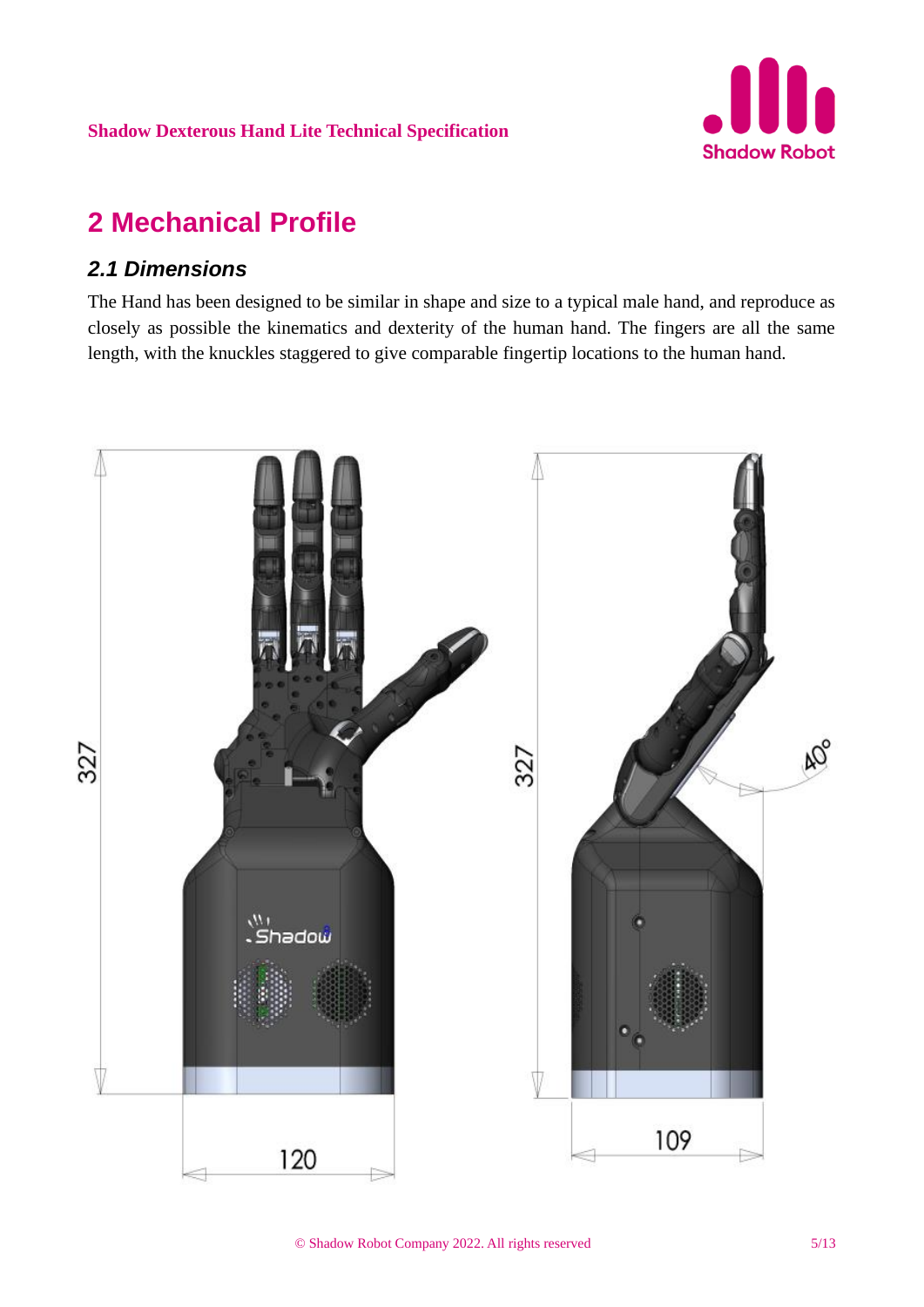



### *2.2 Kinematic Diagram*

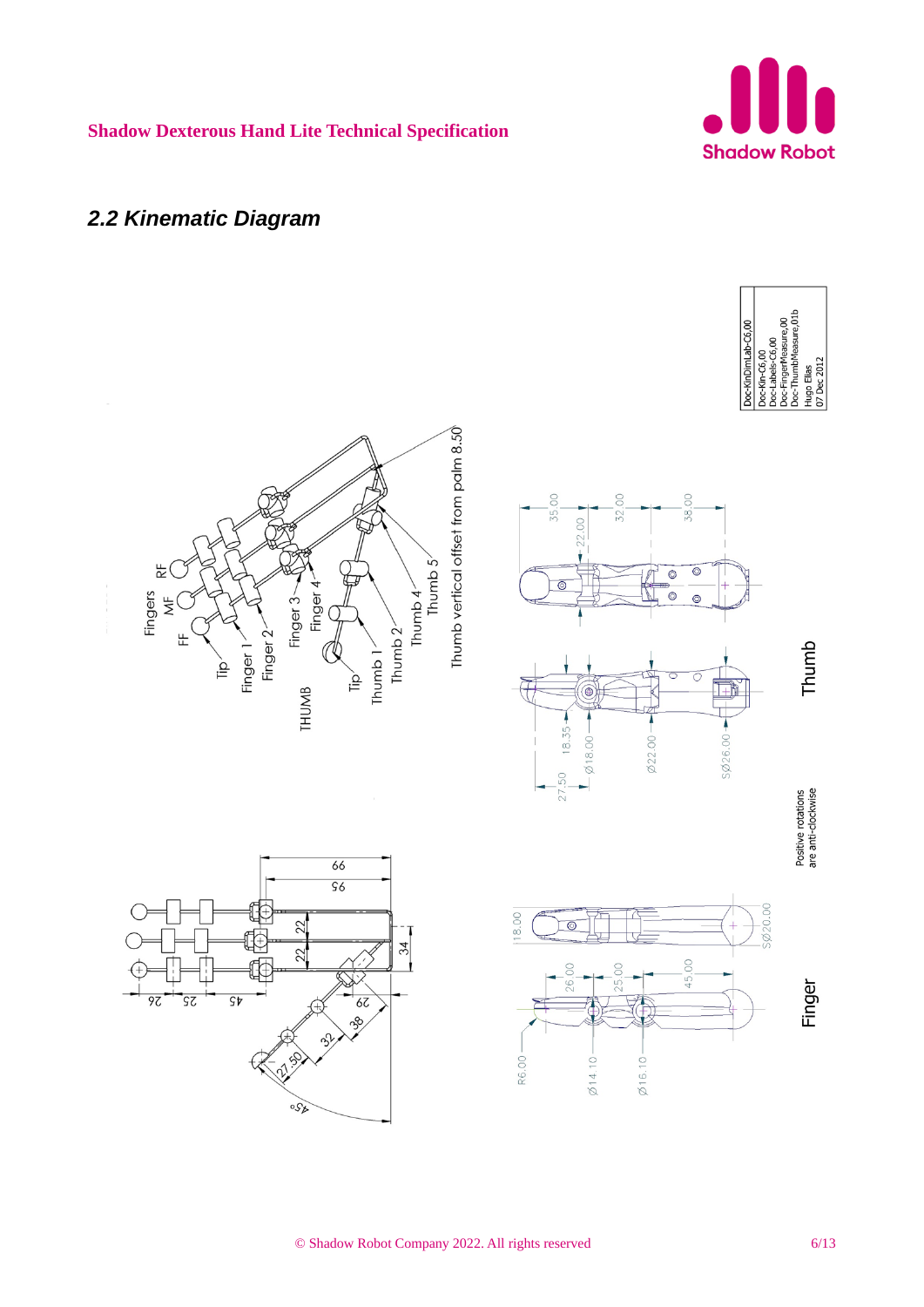

### *2.3 Kinematic structure*

The Dexterous Hand Lite kinematics are optimized to be as close as possible (within engineering constraints) to the kinematics of the human hand.

|                 | <b>Degrees</b> |            | <b>Radians</b> |            |              |
|-----------------|----------------|------------|----------------|------------|--------------|
| Join(s)         | <b>Min</b>     | <b>Max</b> | <b>Min</b>     | <b>Max</b> | <b>Notes</b> |
| FF1, MF1, RF1   | 0              | 90         | 0              | 1.571      | Coupled      |
| FF2, MF2, RF2   | 0              | 90         | 0              | 1.571      |              |
| FF3, MF3, RF3   | $-15$          | 90         | $-0.262$       | 1.571      |              |
| FF4, MF4, RF4   | $-20$          | 20         | $-0.349$       | 0.349      |              |
| TH <sub>1</sub> | $-15$          | 90         | $-0.262$       | 1.571      |              |
| TH <sub>2</sub> | $-30$          | 30         | $-0.524$       | 0.524      |              |
| TH <sub>4</sub> | $\mathbf 0$    | 70         | 0              | 1.222      |              |
| TH <sub>5</sub> | $-60$          | 60         | $-1.047$       | 1.047      |              |

The thumb has 4 degrees of freedom and 4 joints. Each finger has 3 degrees of freedom and 4 joints.

The distal joints of the fingers are coupled in a manner similar to a human finger, such that the angle of the middle joint is always greater than or equal to the angle of the distal joint. This allows the middle phalange to bend while the distal phalange is straight.

All joints except the finger distal joints are controllable to  $+/-1$ <sup>o</sup> across the full range of movement.

### *2.4 Weight and Payload*

The Hand and forearm have a total weight of 2.4 kg. The Hand, while in a power-grasp, can hold up to 4 Kg.

### *2.5 Speed*

Movement speed is dependent on safety settings in the control system. Typical parameters allow a full-range joint movement in free space to operate at a frequency of 1.0 Hz.

### *2.6 Material*

The entire system is built with a combination of metals and plastics including aluminium, brass, acetyl, polycarbonate and polyurethane flesh.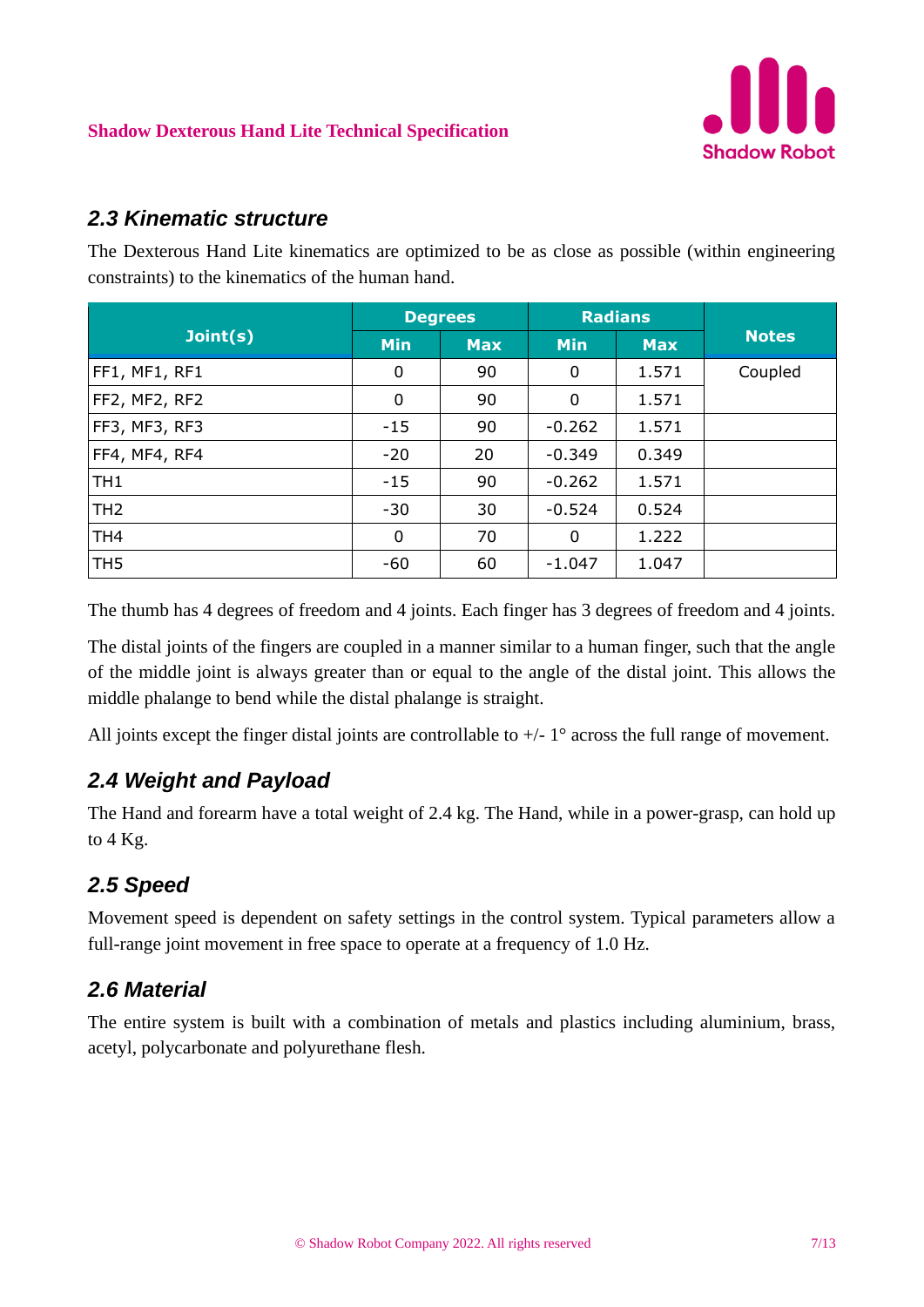

## **3 Communications**

All versions of the Hand use an EtherCAT bus. EtherCAT (Ethernet for Control Automation Technology) is a 100Mbps ethernet-based fieldbus. It is currently used in a number of systems, such as Willow Garage's PR2 robot, making these versions of the Hand compatible with the PR2, and any other research or industrial control systems that are EtherCAT/ROS compatible. The EtherCAT bus plus ROS requires a powerful multi-core PC (supplied) with a standard Ethernet port. The EtherCAT protocol used by the hand is simple since the position control loop happens in the host.

### *3.1 Features*

- Enable and disable torque control
- Change torque control PID values
- Change operational limits such as force and temperature cut-outs
- Reset motors
- Adjust data transmission rates for motors and tactile sensors
- Track error and status indicators from the components
- Download new firmware into the Smart Motor modules

### *3.2 Control*

As standard, the EtherCAT Hand implements a position control strategy in the host PC. Other control algorithms can be used as much more complex control strategies can be implemented, fusing information from joint and tactile sensors and even visual signals via ROS

The torque loop is closed inside the motor unit at 5kHz. The PID settings for this loop can be changed in real time. Alternatively, new firmware can be downloaded into the motor units if you require a different control strategy, or a new version is available from Shadow. All other control loops run at 1kHz through the host.

The PID controllers are set up in the configuration or boot phase of the system, can be changed on the fly, and can be configured to operate from sensor data permitting control of joint position, force, or user-supplied parameters.

#### *3.3 Micro-controllers*

Microchip PIC18Fxx80 micro-controllers are used for embedded control throughout the robot system, except on the palm, where a PIC32 is used; and on the Pressure Sensor Tactiles (PSTs), where PSoCs are used . The firmware is available upon request by customer under Non-Disclosure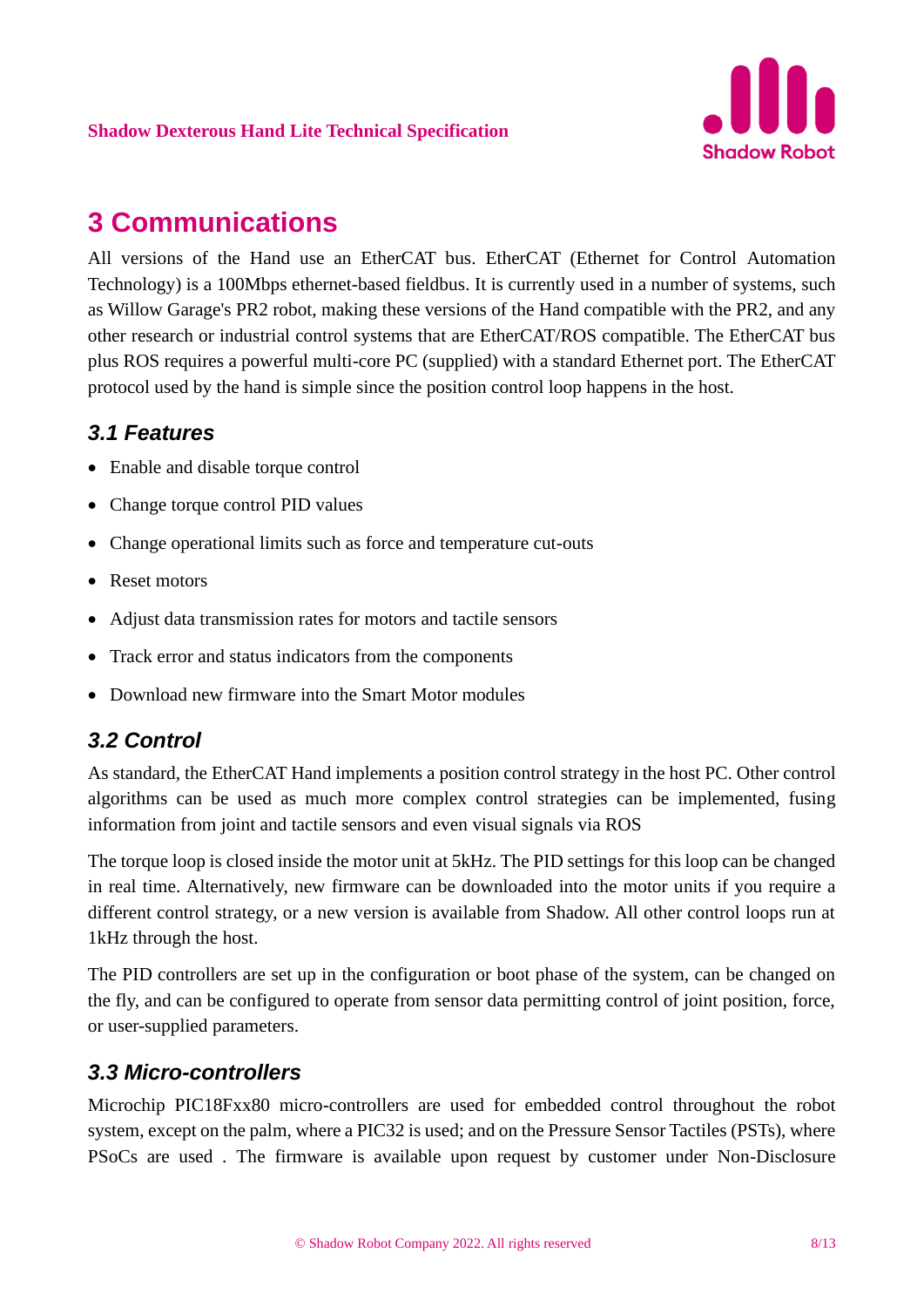

Agreement (NDA). All micro-controllers are connected to the internal bus and can be accessed via the EtherCAT interface.

## **4 Sensing**

All sensor data are presented to the PC at various rates depending on the rate setting for that sensor. Typical rates are:

|                    | <b>Update Rate</b> | <b>Bits</b> |
|--------------------|--------------------|-------------|
| <b>Position</b>    | 1000 Hz            | 12          |
| <b>PST</b>         | 500 Hz             | 11          |
| <b>Force</b>       | 5000 Hz            | 12          |
| <b>Temperature</b> | 100 Hz             | 12          |
| <b>Current</b>     | 100 Hz             | 12          |
| <b>Voltage</b>     | 100 Hz             | 12          |

### *4.1 Position*

A Hall effect sensor senses the rotation of each joint locally with typical resolution 0.2 degrees. This data is sampled in the Hand by 12-bit ADCs. Data is provided to the communication bus in raw form, and is calibrated at the host.

### *4.2 Tactile Sensing*

All Shadow Hands have Pressure Sensor Tactiles (PSTs) fitted as standard in the fingertips. They are a single region sensor with high sensitivity. The data is sampled by an 11-bit ADC. Raw temperature compensated data is available.

The PSTs can be substituted for other tactile sensors (see section: 8 Options). A protocol in the palm firmware can detect different types of compatible sensors and configure them correctly.

### *4.3 Force*

A separate force sensor measures the force in each of the pair of tendons driven by the Smart Motor unit. This data is captured by 12-bit ADCs and used locally for torque control. The data are also transmitted back to the PC. The sensors have a resolution of about 30mN. They are zeroed, but not calibrated. I.e. a reading of zero means zero difference between the tendons.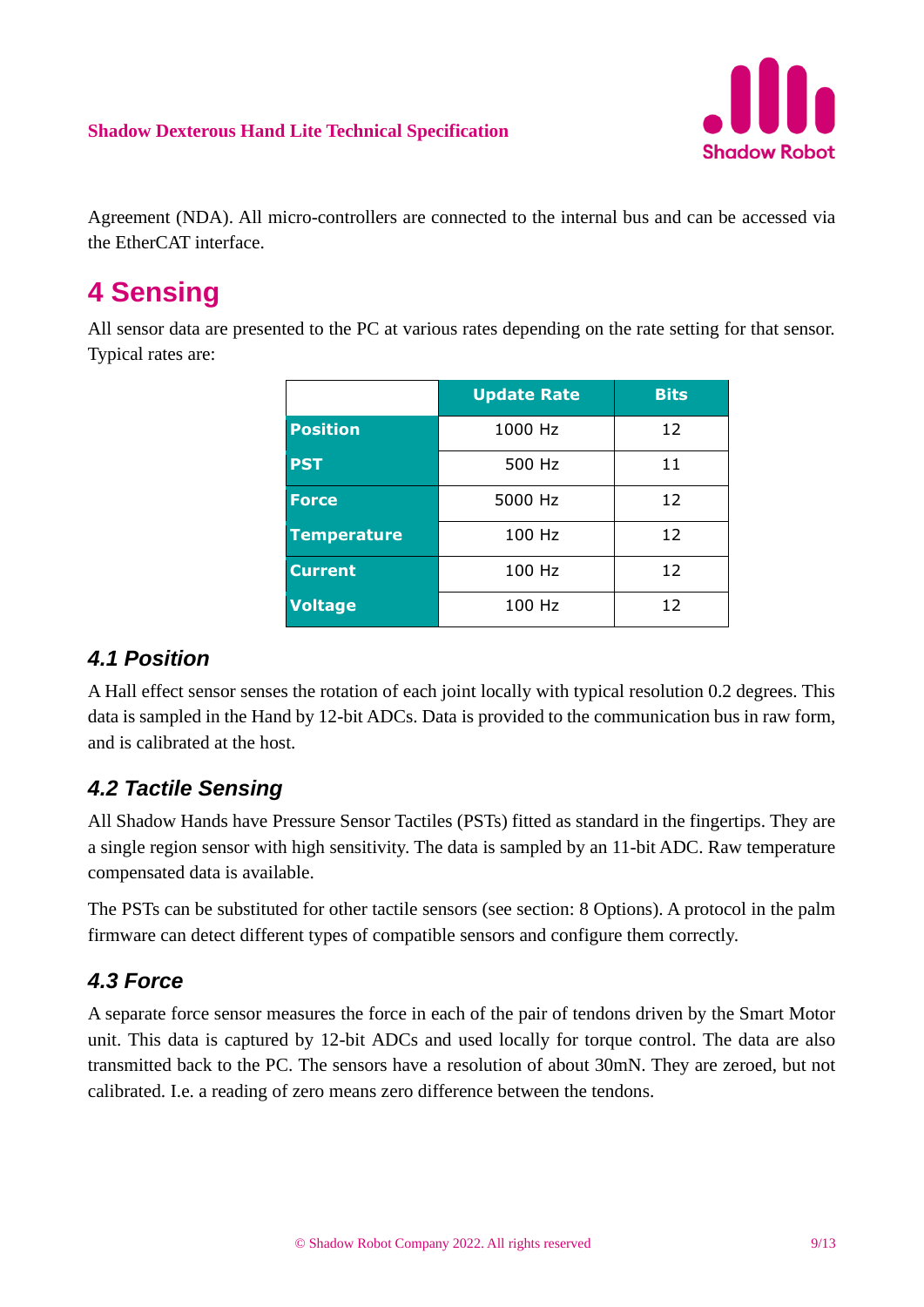

#### *4.4 Temperature and Current*

The current flow through the motor unit, and the temperature of the motor unit, are measured internally to the Smart Motor unit, and are used to ensure safety and reliability.

### *4.5 Hand Sensor Node*

The Hand Sensor Node, which is made up of a number of PCBs throughout the palm, fingers and thumb, reads joint position data and tactile sensing data, provides this to the communica-tion bus in raw form, and is calibrated at the host. Other sensors can be attached to the Hand sensor node by request and arrangement.

## **5 Actuation**

Each of the twenty Smart Motor nodes drives a Maxon motor using PWM. The Smart Motor node implements a PID controller, which can be set to do force control on the tendons at the motor end, or position control on the joints.

## **6 PC and Software**

All Hands are supplied with a standard multi-core laptop running Ubuntu with a EtherCAT compatible network ports (more optional). The drivers and other useful packages are installed by default on the computer. The software is based on the ROS meta-operating system.

Software in the host PC provides sensor calibration and scaling, mappings from sensor names to hardware, and permits easy access to all robot facilities from Python and/or C++.

### *6.1 Open platform*

- All source code for the micro-controllers and schematics for the electronics subsystems are available on request under Non-Disclosure Agreement (NDA).
- Example code along with documentation is provided, along with access to e-mail support from Shadow.
- Solid models (VRML) and kinematic data are supplied via ROS.
- An open software layer supports easy interfacing between this and other systems, as well as quick prototyping of algorithms and tools.

### *6.2 ROS*

The Shadow Dexterous Hand is fully compatible with ROS (Robot Operating System www.ros.org) providing a full range of capabilities including:

• Control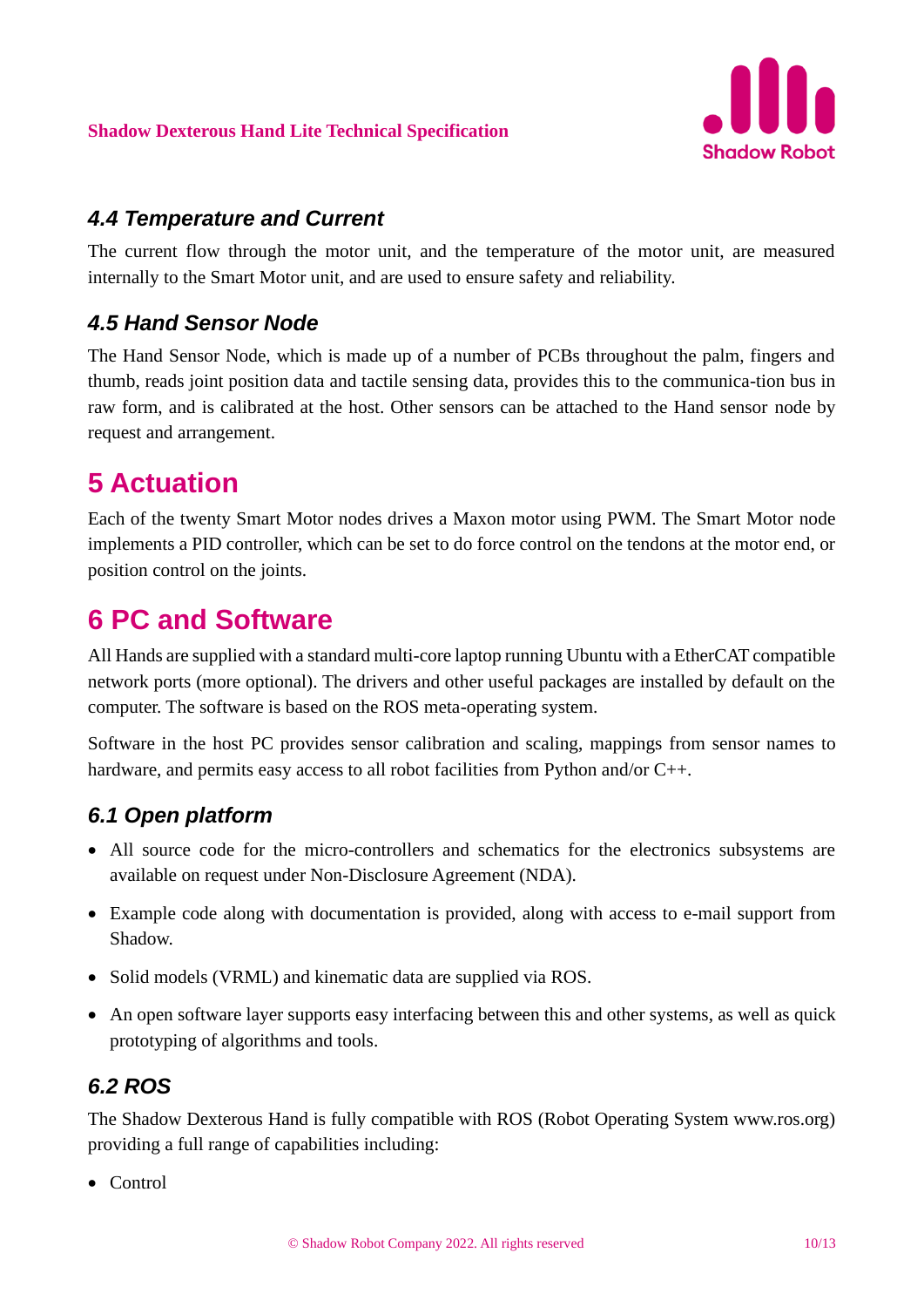

- Visualisation
- Simulation

A repository provides a simulated model of the Hand running in the Gazebo simulator. It integrates full physics model for grasping and manipulation development. The shadow\_robot\_ethercat stack provides the drivers for the Hand.

All the back-ends (simulated or real) present the same interface to your software - selection is simply made depending on which launch file is used, be it the real Hand or the simulated Hand - making it easy to test software away from the hardware and then run on the real hardware.

## **7 Power**

Power supplies are provided with the Hand:

• 24 V  $\omega$  2.5 A

## **8 Options**

The following options may be selected at the time of ordering.

### *8.1 Left Hand*

The Left Hand is functionally identical to the standard Hand, but mirrored for use in a bi-manual system.

#### *8.2 Universal Robot arm Integration*

The Dexterous Hand system can be supplied integrated with a UR5 or UR10 robot arm.

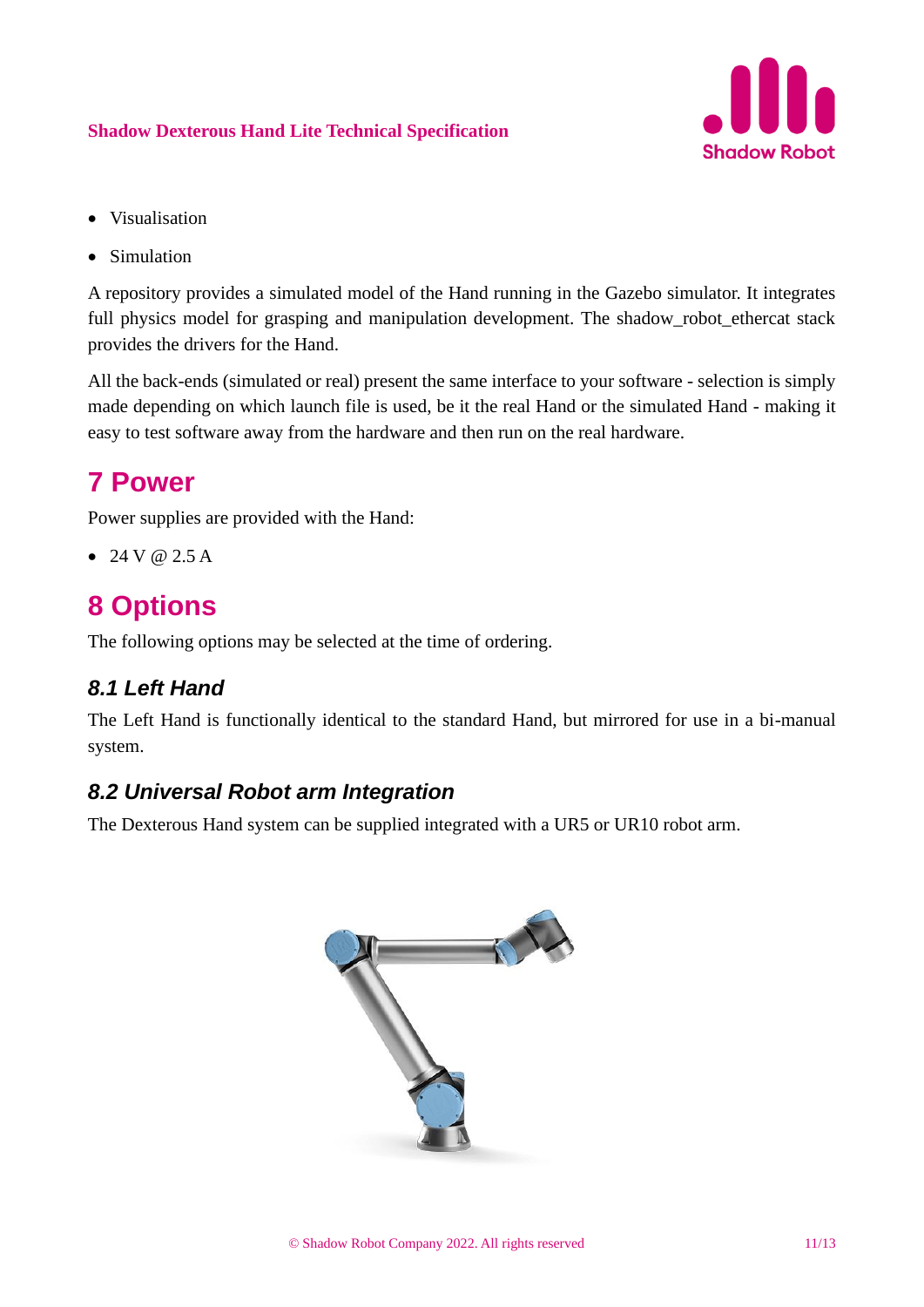

#### *8.3 BioTac Integration*

Produced by Syntouch, the BioTac is a revolutionary tactile sensor capable of detecting the full range of sensory information that human fingers can detect: forces, micro-vibrations, and temperature.

Raw data collected from the BioTac include:

- Voltages on impedance sensing electrodes
- Absolute fluid pressure (DC Pressure)
- Dynamic fluid pressure = Vibration (AC Pressure)
- Temperature (DC Temperature)
- Heat flow (AC Temperature)

Signal processing of these data enables the BioTac to do many things that humans can do by touch, such as:

- Determine point of contact
- Estimate tri-axial forces
- Estimate radius of curvature of a contacted object
- Discriminate edges, corners, and flat surfaces
- Sense initial contact, with a remarkably high sensitivity
- Detect slip
- Discriminate objects based on their texture
- Discriminate objects based on their compliance
- Discriminate objects based on their thermal properties

Shadow has partnered with Syntouch and provides a full integration option